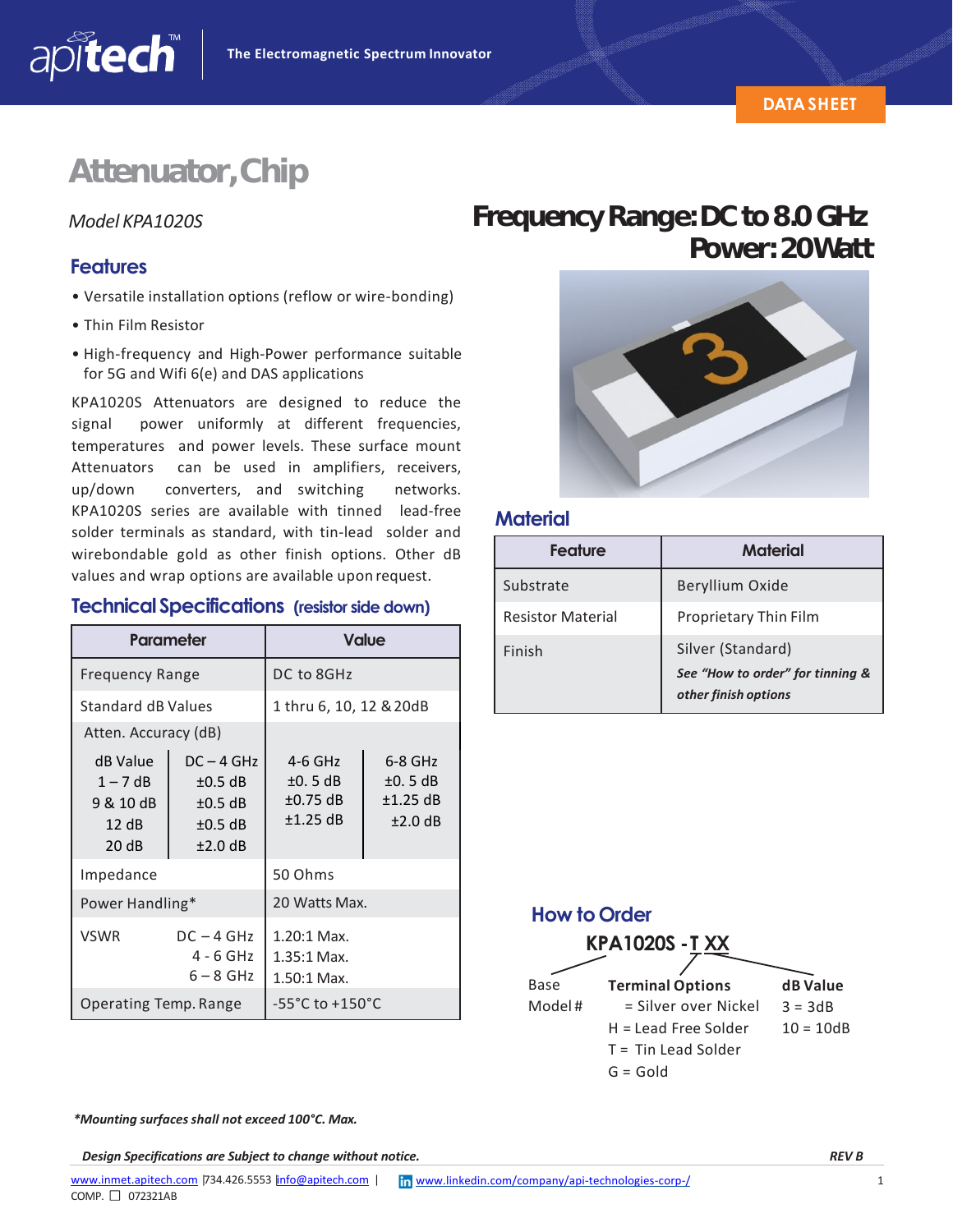

# **Attenuator,Chip**

*Model KPA1020S*

apitech

### **Order Examples**

Model Number: KPA1020S‐H6

Lead Free Solder, 6dB Model Number: KPA1020S‐3

Silver, 3dB

### **Performance Characteristics**

## Frequency Range: DC to 8.0 GHz **Power: 20Watt**



*Design Specifications are Subject to change without notice.*